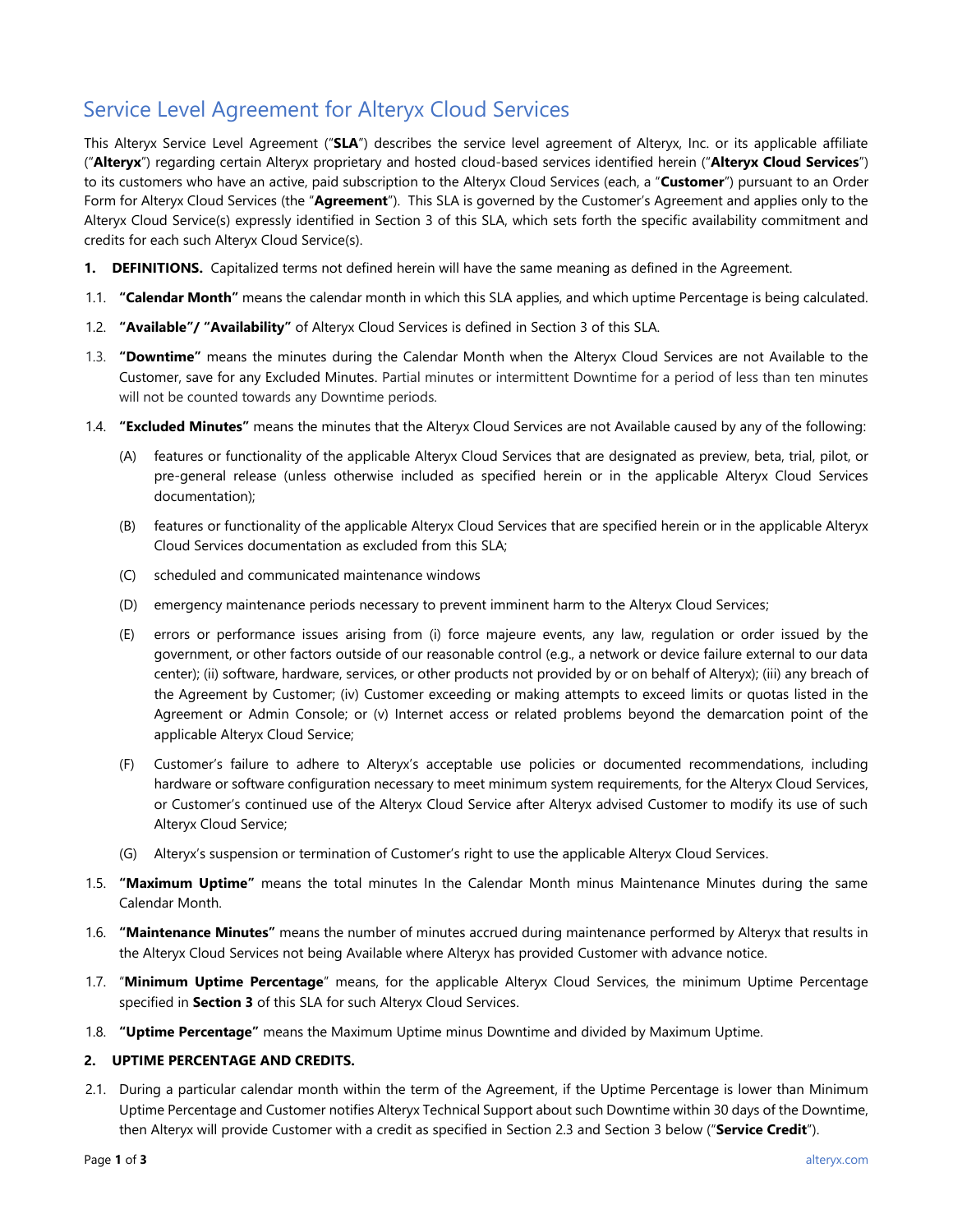- 2.2. Customer's notification must include all information necessary for Alteryx to validate the claim, including (i) a detailed description of the incident and Downtime and (ii) descriptions of your attempts to resolve the incident at the time of occurrence.
- 2.3. Service Credits will be made in the form of a monetary credit applied to future purchases of Alteryx products and services. Alteryx will issue a credit memo to Customer within 90 days after the Service Credit was requested.
- 2.4. Service Credits are Customer's sole and exclusive remedy for any performance or availability issues for any Alteryx Cloud Services under the Agreement and this SLA. Customer may not unilaterally offset its applicable fees for any performance or availability issues.

### **3. ALTERYX CLOUD SERVICES SLA.**

- 3.1. Alteryx Designer Cloud.
	- (A) Availability: defined as when Alteryx's Customers and their Authorized Users are able use the application for normal business operations.
	- (B) Minimum Uptime Percentage: 99.5%
	- (C) Service Credits:

| Availability          | <b>Credit (% of Monthly Subscription Fee)</b> |
|-----------------------|-----------------------------------------------|
| Less than $99.5\%$ 2% |                                               |
| Less than 99.0% 5%    |                                               |
| Less than 95.0% 10%   |                                               |

The "Monthly Subscription Fee" will be calculated based upon the fees for the Alteryx Designer Cloud as stated in the applicable Agreement. If the fee for the Alteryx Designer Cloud is an annual fee, then the Monthly Subscription Fee will be equal to the annual fee applicable to the Alteryx Designer Cloud divided by 12. By way of further example, if the Alteryx Designer Cloud is a semi-annual fee, then the Monthly Subscription Fee will be equal to the semi-annual fee applicable to the Alteryx Designer Cloud divided by 6.

#### 3.2. Alteryx Machine Learning.

- (A) Availability: defined as when Alteryx's Customers and their Authorized Users are able use the application for normal business operations.
- (B) Minimum Uptime Percentage: 99.5%
- (C) Service Credits:

| Availability          | <b>Credit (% of Monthly Subscription Fee)</b> |
|-----------------------|-----------------------------------------------|
| Less than 99.5% 2%    |                                               |
| Less than 99.0% 5%    |                                               |
| Less than 95.0%   10% |                                               |

The "Monthly Subscription Fee" will be calculated based upon the fees for the Alteryx Machine Learning as stated in the applicable Agreement. If the fee for the Alteryx Machine Learning is an annual fee, then the Monthly Subscription Fee will be equal to the annual fee applicable to the Alteryx Machine Learning divided by 12. By way of further example, if the Alteryx Machine Learning is a semi-annual fee, then the Monthly Subscription Fee will be equal to the semi-annual fee applicable to the Alteryx Machine Learning divided by 6.

- 3.3. Auto Insights.
	- (A) Availability: defined as when Alteryx's Customers and their Authorized Users are able use the application for normal business operations.
	- (B) Minimum Uptime Percentage: 99.5%